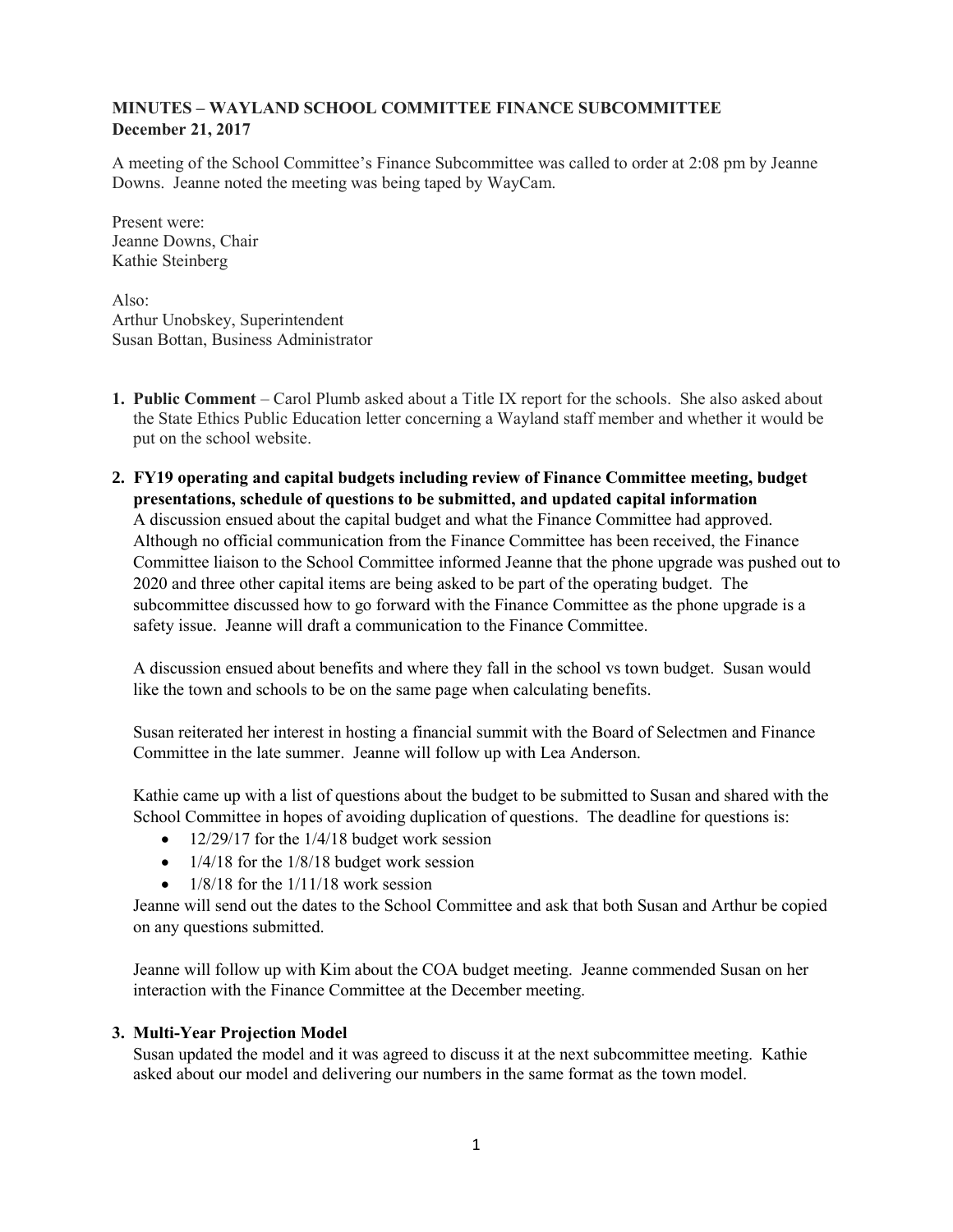### **4. Capital Budget (continued)**

Kathie noted that the DPW has set aside funds for the old landfill site. This item will be discussed later in the meeting under bus parking.

#### **5. FY18 FTE Reconciliation Budget vs Actual**

Susan reported that overall there was a decrease of 2.23 FTE in budget vs actual for FY18. Reasons for this decrease include consolidation of funding for SPED teaching assistants, enrollment based adjustments at the elementary level, correction at the custodian level for Full Day Kindergarten and BASE, and recalculation of FTE hours.

### **6. Update on Possible Permanent Site for Bus Parking**

Susan reported that Tom Holder is meeting with the DEP in the beginning of January to hear about what is required to build on the old landfill site based on the work of Weston and Sampson. Kathie asked about the capital item that the DPW has related to the old landfill. Susan will follow up with Tom Holder about the capital item in order to fully understand it.

## **7. Update on Loker CIP Language**

Susan noted that the CIP language for the Loker kitchen is not descriptive enough. A discussion ensued about changing it and it was decided to wait to make any changes until the Finance Committee's comments are received.

#### **8. 2018 Meeting Schedule**

Jeanne passed out the schedule for the remainder of the school year. Susan noted that we may want to meet in January to discuss Dan Sullivan's work.

**9. Review Document Management –** This item was passed over.

**10.Budget Calendar -** This item was passed over.

#### **11.Receive Updated Status on Various Outstanding Projects by the Business Administrator**

Susan reported that Dan Sullivan will be in touch in January regarding the MUNIS project. Susan's first priority with the project is projecting personnel costs. Susan also noted that she is working with Leisha Simon to craft an online payment system for field trips. In the meantime the ability to pay for field trips has been set up on Unibank. Lastly, Susan will be putting together the Special Revenue Funds booklets for next week.

#### **12.Future Agenda Topics and Next Meeting Date**

The next meeting and topics will be determined in January.

#### **13.Approval of Minutes**

Upon a motion made by Jeanne Downs and seconded by Kathie Steinberg, the subcommittee voted unanimously (2-0) to approve the  $11/2/17$  minutes as amended. Approval of the  $11/30/17$  and  $12/7/17$ minutes were passed over.

#### **14.Adjournment**

Upon a motion made by Kathie Steinberg and seconded by Jeanne Downs, the subcommittee voted unanimously (2-0) to adjourn at 3:42 pm.